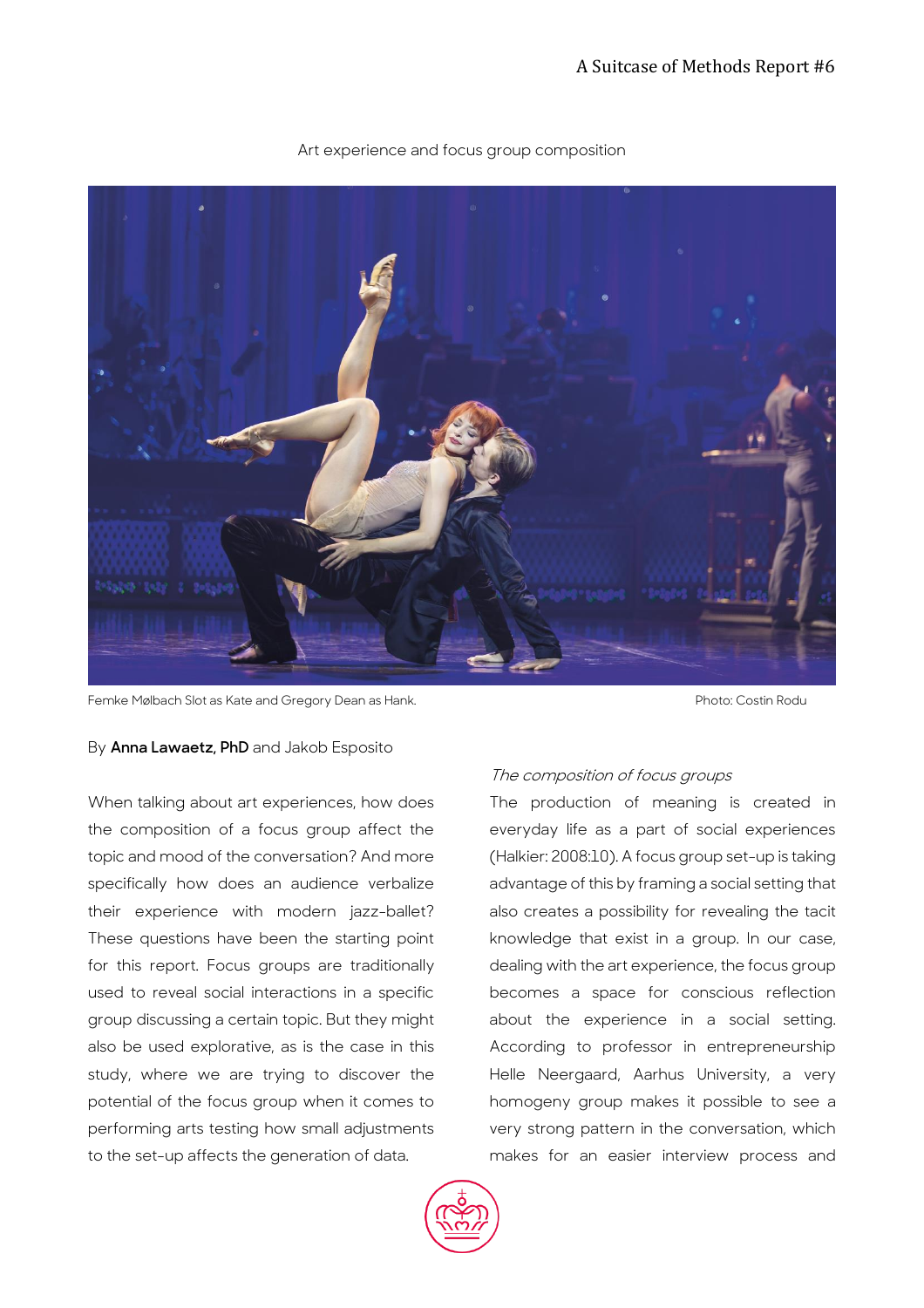analysis. Whereas a group with a large variation makes it possible to document and identify patterns across the variation (Neergaard 2003:23).

Now, what is a homogeny group when it comes to performing arts? We have chosen to let the experience be key in the selection strategy. Through the ticket database of The Royal Danish Theatre, it is possible to track the ticket history of the costumers. In this case, it was interesting to divide the audiences into 'high frequency users' and 'low frequency users' without considering the demographic data i.e. their cultural consumption habits became key when choosing the homogeny groups. The group based on variety was chosen among the different ticket categories, which in the former focus groups conducted by 'A Suitcase of Methods' has resulted in groups with maximum variation (see report #2, #3 and #4).

Two basic questions were posed during the conversations with the audiences: 'Describe your experience today' and 'name your first memorable experience with performing arts'. The conversation consisted of an alternation of talks in pairs, with strangers, and group talks.

#### Reservations

Since the screening was based on the ticketpurchaser, the companions were not screened. This might blur the actual results: The companions might be frequenting the theatre more often. Furthermore, we experienced that two experienced group members replaced themselves with their daughter and her friend. In the context it became inappropriate to reject them.

#### Research set up:

Purpose:

To study how group dynamics, among an experienced and non-experienced dance audience, affect the conversation when articulating the experience of performing arts. Performance:

'Come Fly Away' by Twyla Tharp with The Royal Danish Ballet. Starring Frank Sinatra. Venue: The Opera House. Settings for the conversations:

- Auditorium (where the performance took place).
- Foyer (small café tables).

Basic structure:

Alternating talks in pairs, with strangers and group talks. Questions:

- Describe your experience today.

- Name your first memorable experience with performing arts.

Sub-questions:

- How do you prepare before the visit?

- What are you going to do/did you do after the performance?

Time frame:

- Saturday 24<sup>th</sup>, 31th of May and 2<sup>nd</sup> of June from 9.45 pm just after the performance. Duration: 1 hour.

Groups:

- 3 groups of 7-10 audience members found in the CRM database.

- 1) one group consisting of high frequent users of The Royal Danish Theatre (6+ performance per year), 2) one group consisting of low frequent users of The Royal Danish Theatre (1-2 performances during the last 3 years) 3) one group consisting of a combination of ticket-buyers and those who accompanied them, with different ticket categories (inexperienced and habitual participants) . General:

- Groups ages from c. 20 to c. 80 years old.

- with people from Copenhagen and suburbs.

- with those who bought the tickets at least 7 days before the performance.

Recruitment:

A combination of telephone calls and emails.

Rewards:

All participants received a voucher to The Royal Danish Theatre.

Documentation:

Notes and photos.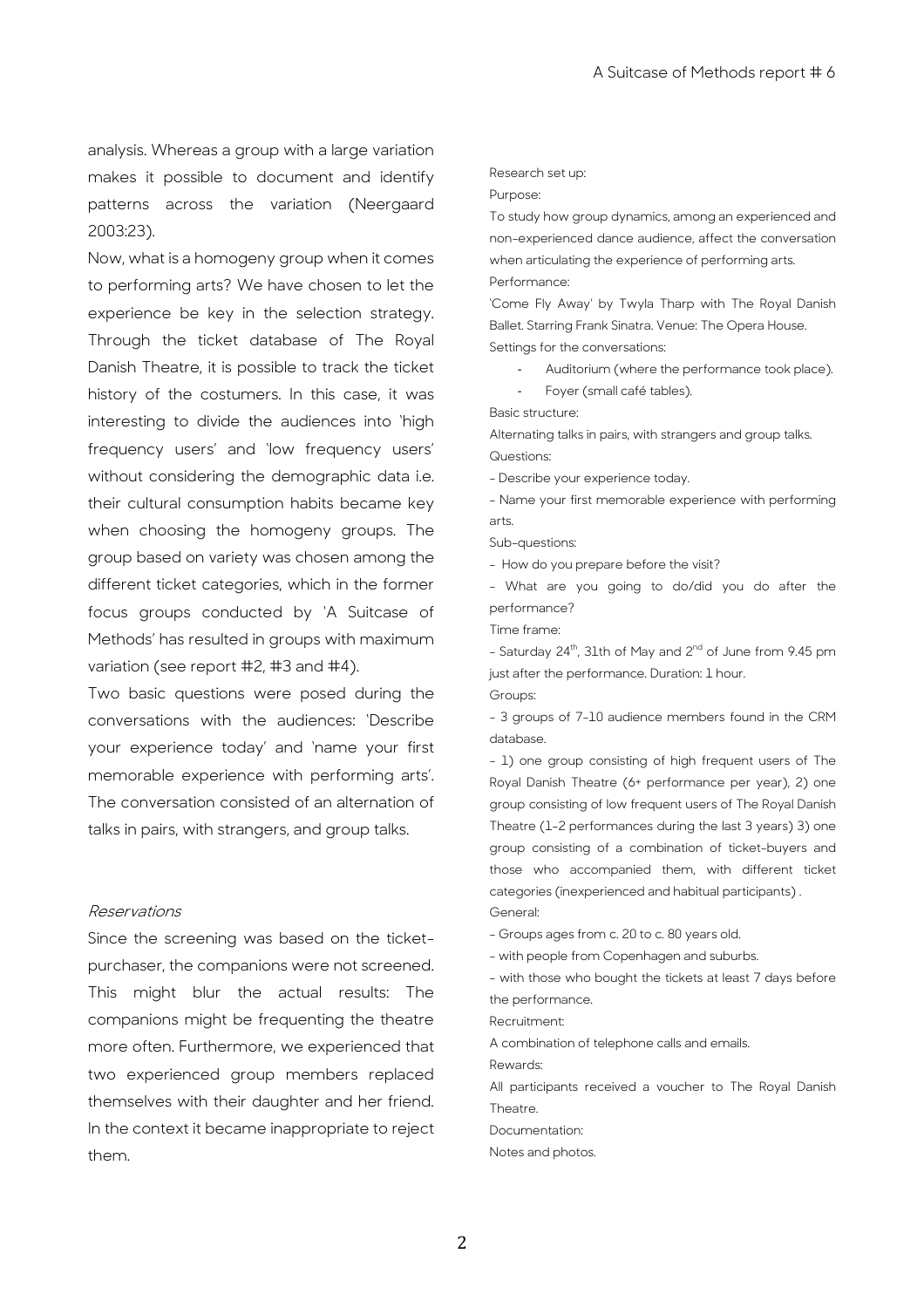### The Performance

The performance attended in this study was the jazzy Broadway success 'Come Fly Away' by choreographer Twyla Tharp created as homage to Frank Sinatra. Like a ghost from the past the recorded warm free-flowing voice of Sinatra filled up the auditorium accompanied live by the Chris Minh Doky Orchestra at the stage at The Opera House in Copenhagen.

The scenery is a nightclub but instead of a crooner, the floor is full of dancers from The Royal Danish Ballet embodying Frank Sinatra and characters from his glamorous Hollywood circle. During the evening the skirts of the female dancers become shorter and shorter and suits and shirts are slowly disappearing from the body of the males. We are following the love story of four couples and their struggle with life. All is structured around 32 Sinatra songs containing a number of evergreens such as 'That's life', 'Let's face the music and dance', and 'My way'. The musicians are placed behind the dancers, as a part of the nightclub scenography. Through the music the pulse of the performance is evolving as fragmented images from life.

The performance had two different casts of dancers during the three performances of this study. Whereas the cast the two first times was more jazzy and free-style in their interpretation, the cast of the closing night presented a more 'ballet-like' and ephemera version of the characters although the dance technique is far away from the Bournonville the company is famous for. It is the third season the performance is on, but this time not presented at the Old Stage but at a different venue of the Royal Danish Theatre; The Opera House. All three performances attended in this study were sold out and many of the audiences frequented the performance for the second or even the third time. The ambience was festive; many were dressed in evening gowns. At the second performance in this study the Royal Family attended the performance.

#### Spheres of conversations

An act of depicting *unrecognized as such*, immediate and adequate 'comprehension', is possible and effective only in the special case in which the cultural code which makes the act of deciphering possible is immediately and completely mastered by the observer (in the form of cultivated ability or inclination) and merges with the cultural code which has rendered the work perceived possible (Bourdieu 1993:215).

The French sociologist Pierre Bourdieu claims in the essay The Pure Gaze that there is no perception, which does not involve an unconscious code. Therefor he divides conversations about art into two spheres: The first is the immediate impression from a factual and expressional approach ('I felt sad' or 'the colour is very gay'.) The other sphere is to understand the piece in a context and what it aims to say, the sphere of meaning of the signified or *region du sens du signifié'* (Bourdieu 1993:218). The first sphere is available for everybody whereas the last needs knowledge about the field of the specific art form. Now, if we look at the conversations between the homogeny groups and the variation group, what does perspective from Bourdieu give us?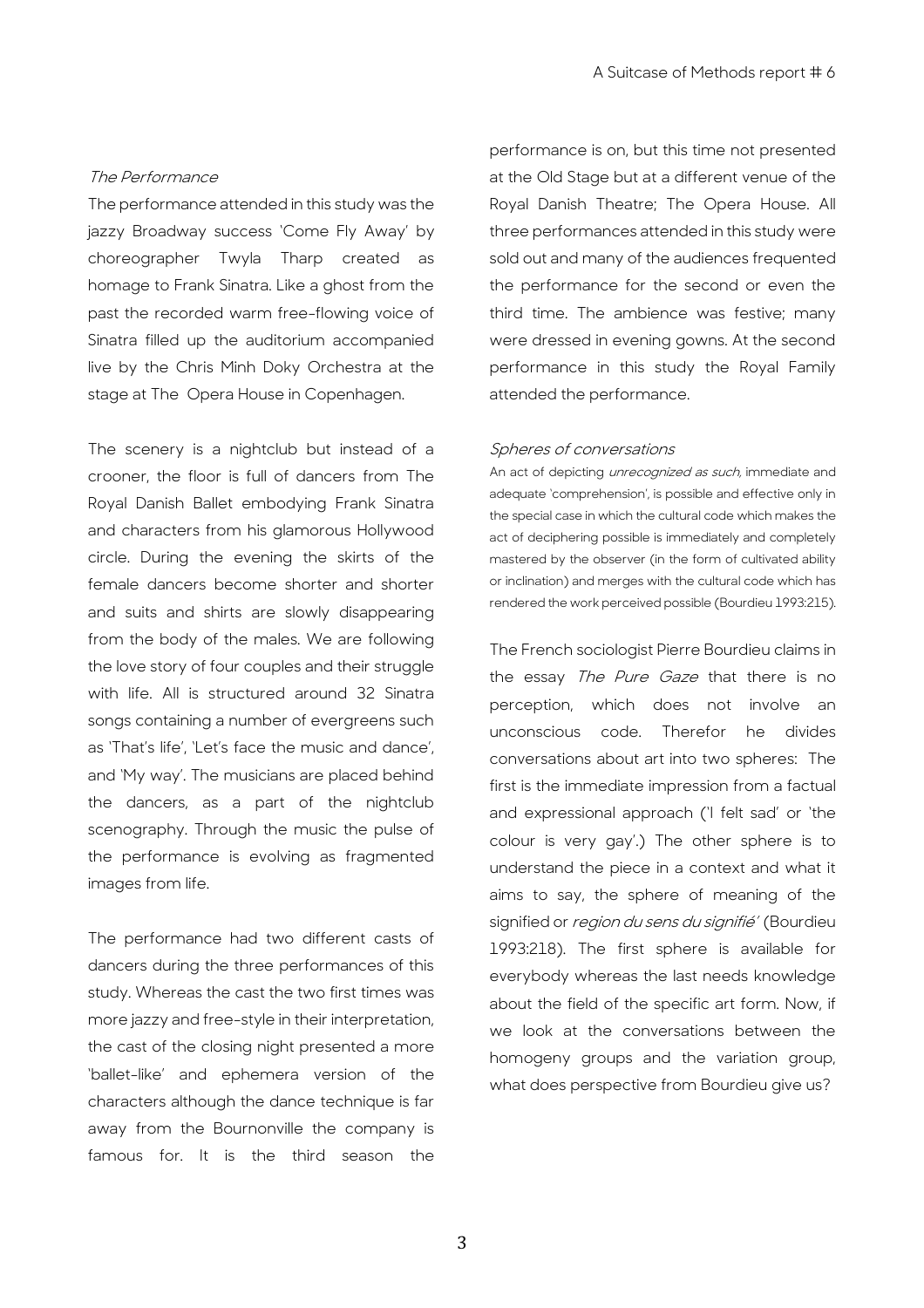#### The inexperienced group

The main part of the inexperienced audience in this study had a tendency to stay in the mood of experience enjoying the easiness of the performance. Nevertheless it is possible to divide their topic of conversation into three subjects; the narrative (was there one?), the 'mistakes' (intended or not?) and the origin of the dancers (did they belong to the corps de ballet?). There was a general longing towards a simple storyline – the montage like composition made it difficult for the group to catch up a meaning except for an elderly man, who had borrowed a program from some friends and prepared himself before entering the new field. Both the confusion about the faux pas of the young dancing-couple and the questioning of the origin of the dancers revealed a clash of codes and a general insecurity in this group about their capability to read the 'codes' of the art piece. The conversation in this group remained in Bourdieu's first sphere. A young couple differed from this tendency by using their own experience as child gymnasts. Based on this background-experience their rhetoric was mainly about like/dislike. This affected in general the group dynamic (deciphering vs. judging).

Although the homogeny group according to the focus group theory (Neergaard 2003:23) should be easier to interview this was not the case.

Compared to the two other groups the inexperienced seemed more vulnerable in their interpretations and it became a discussion of the actual experience and a negotiation of it. This might be the reason why the young gymnastic couple with their strong opinion of like and dislike affected the other audiences and thereby their understanding of the art piece.

### The experienced

The second homogeny group in the experiment consisted of high frequent costumers. There was a tendency of zooming in on details or relating the experience to different contexts. Using Bourdieu's terms of spheres we would enter the sphere of the meaning of the signified, as the group placed the art experience in a context. However, they did not discuss what the piece aimed to say or in other ways interpreted the experience itself.

In this group the bodily appeal of the performance was mentioned with words like 'it was quite risqué' or 'it was quite sexy' or 'sitting in the front row you could really feel the intensity'. The audience group discussed the different positions in the auditorium. They were more aware of their own gaze 'I really care for scenography, light and colours' as one male stated. As was the case with the inexperienced participants, this group discussed, if the faux pas of the young couple was intended, but quickly concluded that it was a charming part of the storyline.

Furthermore, the venue was mentioned as a lovely place to visit. All the participants kept themselves away from the position of like/dislike. Instead they pointed at specific elements and were able to make very detailed explanation of them: 'the relation between the movements and the songs fitted so well – and the hat was even used as wheel'. During the conversations in pairs in the auditorium we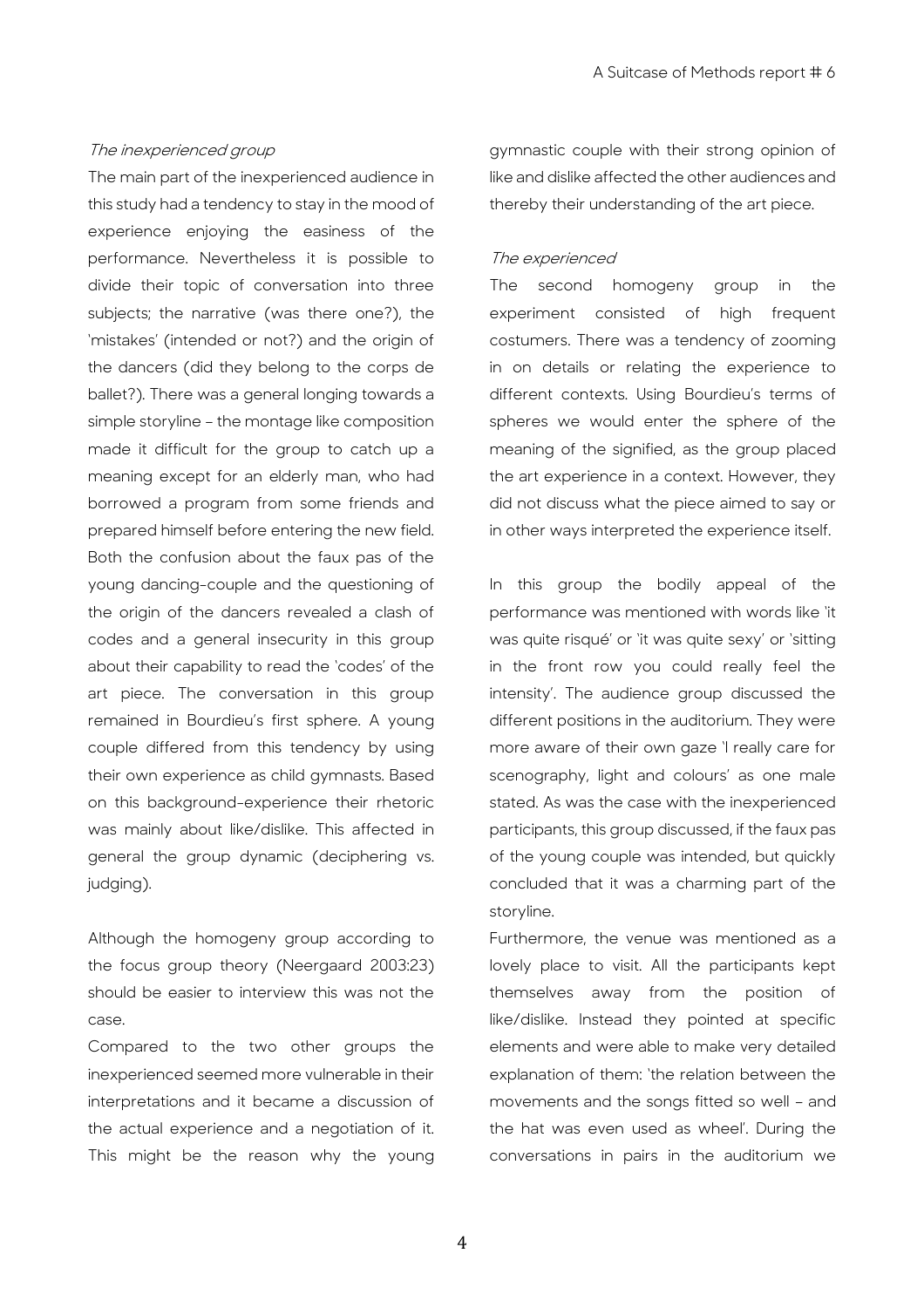noticed that there was a tendency of placing each other according to other experiences with performing arts by asking politely 'Did you experience this or that performance…'.

None of the participants mentioned that the royal family attended this specific performance, which was surprising since everybody had to rise twice during the performance and therefor was bodily engaged in the greeting of The Royal Family. This might be due to the fact, that this group of audience attends performances frequently as well as The Royal Family does.

### 'I want to be seduced' - variation in the group

The third group consisted of audience from all ticket categories with a large variation in their experience with performing arts. Two young girls had bought tickets for the second ballet of their lives because they recently experienced a male dancer in Romeo and Juliet and just wanted to see him again whereas the most experienced in the group were in her 70ies and wanted to experience a specific cast sitting at a specific seat in the auditorium. This group differed radically from the two other groups. The conversation took the actual experience as starting point and developed into a conversation about what made the audience attend the ballet, a discussion about the art form, and the role of art in everyday life. This group actively used the different 'levels' of experience by engaging in an explorative dialogue. If we use Bourdieu's notions this group very quickly went to the sphere of meaning of the signified, although some of the participants through their age and lack of experience with the art form would have been thought of as unable to read the codes. But the play full

dialogue between the participants made it possible to enter a deeper understanding, which added a new dimension to their experience and gave data, not only linked to the actual performance but to the art of dance as a medium. The second group had touched slightly on the bodily appeal of the dancers. But this group really discussed how the dancing bodies were key to the experience. As an elderly woman all of a sudden claimed, with her husband on her side: 'And they have amazing bullocks!'

Another topic that was touched on is the lack of presence in our culture how this experience due to its duration differed from this, and how dance and acting differs or evoke different ways of thinking.

### The first time

If we look at the background stories, it is possible to see a difference in how the experience and the unexperienced audience were introduced to the art form. For the unexperienced, their meeting with performing arts has been through the educational system, whereas the experienced have been introduced to the art form either through subscribing to a theatre program in the school (paid by the parents) or through family. Based on the conversations in the mixed group, the most powerful meeting with the art form seems to be in the years when the young adult just have left the nest. If it becomes a choice of constructing oneself in these years the cultural habit seems to be build in to the core of the person.